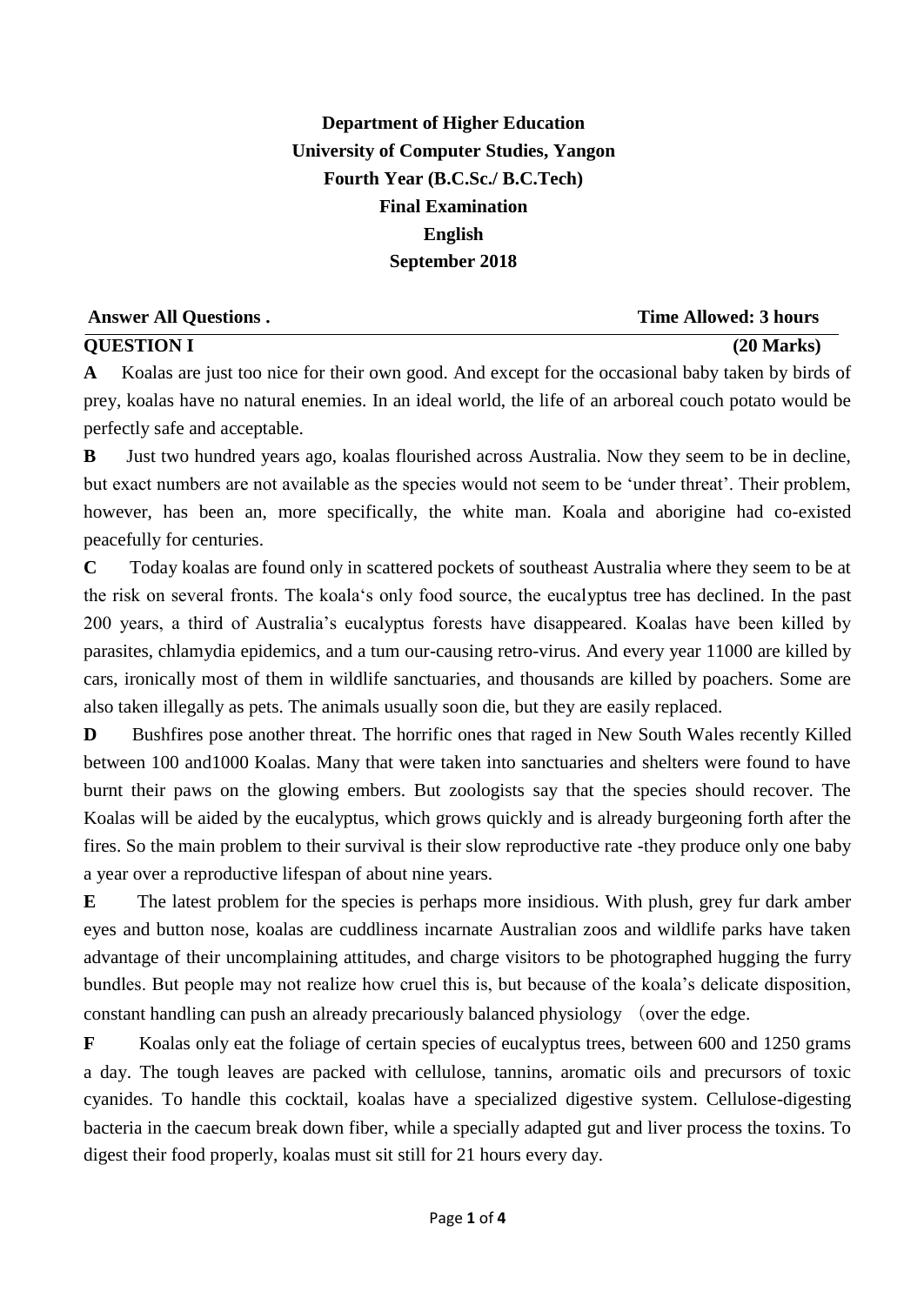**G** Koalas are the epitome of innocence and inoffensiveness. Although they are capable of ripping open a man's arm with their needle-sharp claws or giving a nasty nip, they simply wouldn't. If you upset a koala, it may blink or swallow, or hiccup. But attack? No way! Koalas are just not aggressive. "They use their claws to grip the hard smooth bark of eucalyptus trees.

**H** They are also very sensitive and the slightest upset can prevent them from breeding, cause them to go off their food, and succumb to gut infections. Koalas are stoic creatures and put on a brave face until they are at death's door. One day they may appear healthy, the next they could be dead. Captive koalas have to be weighed daily to check that they are feeding properly. A sudden loss of weight is usually the only warning keepers have that their charge is ill. Only two keepers plus a vet were allowed to handle London Zoo's koalas, as these creatures are only comfortable with people they know. A request for the koala to be taken to Beet the Queen was refused because of the distress this would have caused the marsupial. Sadly. London's Zoo no longer has a koala. Two years ago the female koala died of cancer caused by are a retrovirus. When they come into heat, female koalas become more active and start losing weight, but after about sixteen days, heat ends and the weight piles back on. London's koala did not. Surgery revealed hundreds of pea-sized tumors.

**I** Almost every zoo in Australia has koalas-the marsupial has become the Animal Ambassador of the nation, but nowhere outside Australia would handling by the public be allowed. Koala cuddling screams in the face of every rule of good care. First, some zoos allow koalas to be passed from stranger to stranger, many children who love to squeeze. Secondly, most people have no idea of how to handle the animals: they like to cling on to their handler, all in their own good time and use his or her arm as a tree. For such reasons, the Association of Fauna and Marine parks, an Australian conservation society is campaigning to ban koala cuddling. Policy on koala handling is determined by state government authorities. "And the largest of the numbers in the Australian Nature Conservation Agency, with the aim of instituting national guidelines. Following a wave of publicity, some zoos and wildlife parks have stopped turning their koalas into the photo.

### *Question 1-5*

Choose the correct letter, A or B. Write the correct letter on your answer sheet.

- 1. The main reason why koala declined is that they are killed *EXCEPT FOR*
	- **A.** by diseases they got
	- **B.** giving too many birth yet survived little
- 2. What can help koalas fully digest their food?
	- **A.** remaining inactive for a period to digest
	- **B.** eating eucalyptus trees
- 3. What would koalas do when facing the dangerous situation?
	- **A.** show signs of being offended
	- **B.** counter attack furiously
- 4. In what ways Australian zoos exploit koalas?
	- **A.** encourage people to breed koalas as pets
	- **B.** allow tourists to hug the koalas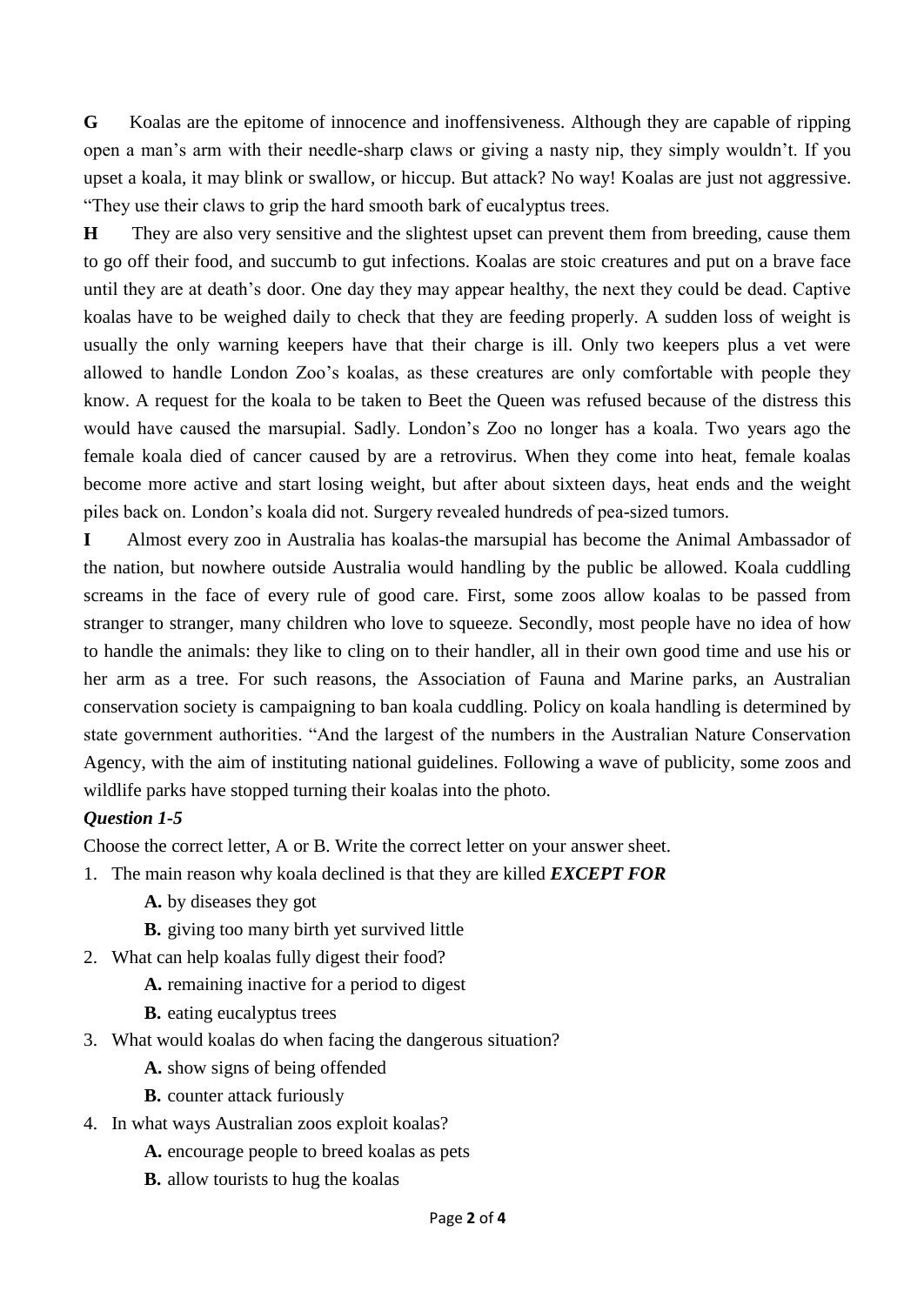- 5. What would the government do to protect koalas from being endangered?
	- **A.** introduce koala protection guidelines
	- **B.** close some of the zoos

#### *Question 6-10*

Do the following statements agree with the information given in Reading Passage?

*YES* if the statement is true.

*NO* if the statement is false.

*NOT GIVEN* if the information is not given in the passage.

- 6. Koalas can still be seen in most of the places in Australia.
- 7. It takes decades for the eucalyptus trees to recover after the fire.
- 8. Koalas will fight each other when food becomes scarce.
- 9. It is not easy to notice that koalas are ill.
- 10. New coming human settlers caused danger to koalas.

| <b>QUESTION II</b> |
|--------------------|
|--------------------|

| <b>QUESTION II</b> |          |            |           |           |  |  |
|--------------------|----------|------------|-----------|-----------|--|--|
| ambivalent         | people   | them       | runs      | <b>or</b> |  |  |
| denigration        | 'boffin' | 'highbrow' | soon      | that      |  |  |
| intellectuals      | area     | become     | popularly | line      |  |  |
| clever             | and      | 1S         | language  | that      |  |  |
|                    |          |            |           |           |  |  |

The concept of genius and of gifts has 1. \_\_\_\_\_\_\_ part of our folk culture, and attitudes are 2. towards them. We envy the gifted and mistrust **3.** \_\_\_\_\_\_\_. In the mythology of giftedness, it is **4.**\_\_\_\_\_\_\_ believed that if people are talented in one **5.** \_\_\_\_\_\_\_, they must be defective in another, that **6.** \_\_\_\_\_\_\_ are impractical, that prodigies burn too brightly too **7.** \_\_\_\_\_\_\_ and burn out, that gifted people are eccentric, **8.** \_\_\_\_\_\_\_ they are physical weaklings, that there's a thin **9.** \_\_\_\_\_\_\_\_ between genius and madness, that genius 10. \_\_\_\_\_\_\_ in families, that the gifted are so 11. they don't need special help, that giftedness 12. \_\_\_\_\_\_\_ the same as having a high IQ, 13. \_\_\_\_\_\_\_ some races are more intelligent or musical 14. \_\_\_\_\_\_\_\_ mathematical than others, that genius goes unrecognized 15. **a** unrewarded, that adversity makes men wise or that 16. **with gifts** have a responsibility to use them. **17.** \_\_\_\_\_\_\_ has been enriched with such terms as **18.** \_\_\_\_\_\_, 'egghead', 'blue-stocking', 'wiseacre', 'know-all', **19.** \_\_\_\_\_\_\_ and, for many, 'intellectual' is a term of **20.** \_\_\_\_\_\_\_.

#### **QUESTION III (A+B=20 Marks)**

*(A)Fill in the gaps with "of, in, for, on, to and with". (10 marks)*

- 1. My family live in an old, wooden, house \_\_\_\_\_\_\_ shutters.
- 2. Our main meal the day usually includes rice and vegetables.
- 3. She got the best exam results the whole school.
- 4. At a wedding reception in Britain, all the guests usually get a piece \_\_\_\_\_\_\_ the cake.
- 5. In my country, there are special universities \_\_\_\_\_\_\_ talented sportsmen and women.